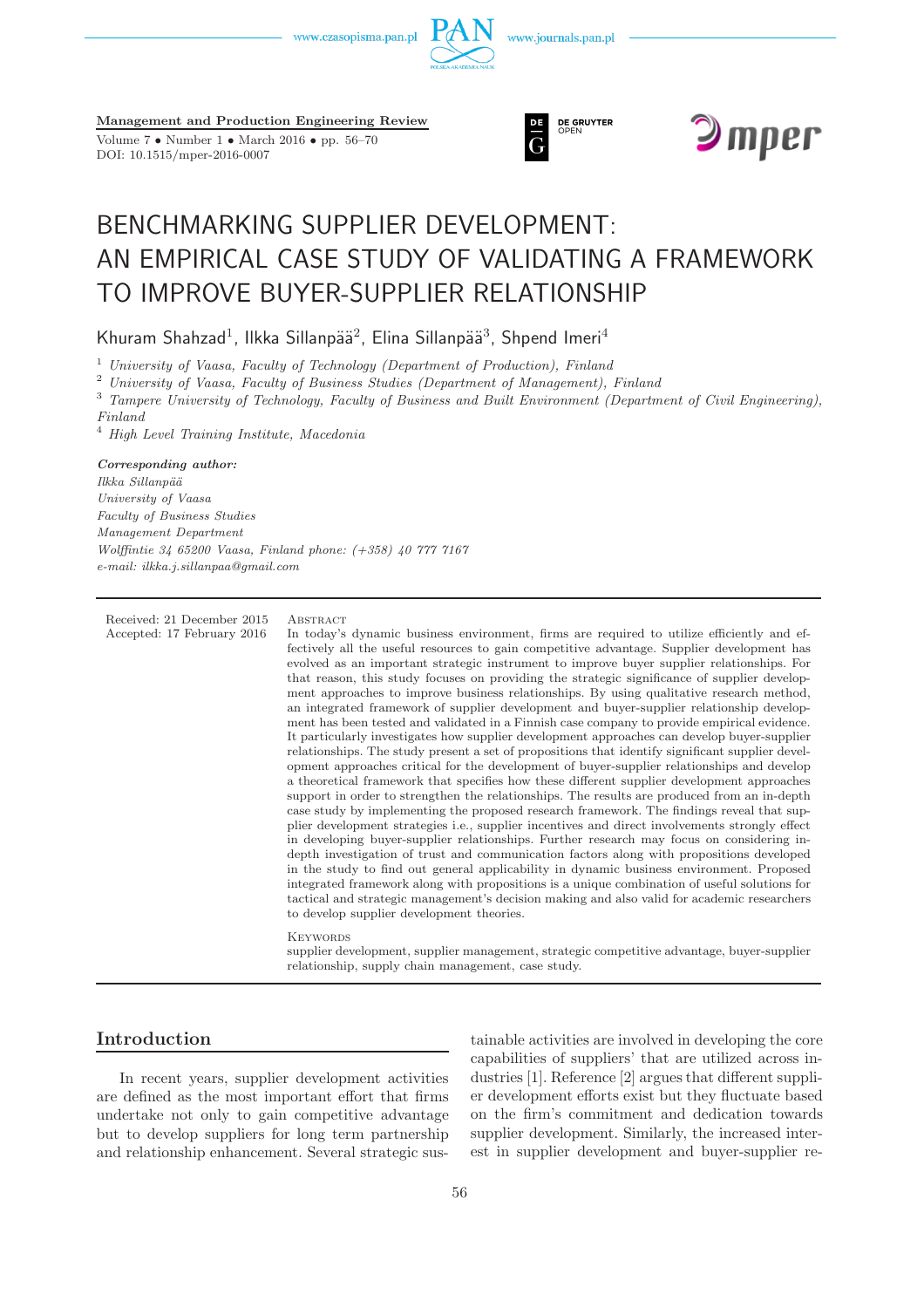

lationship result in highlighting the importance of strategic collaboration of buyers and suppliers to enhance the operational performance and to build-up stronger and long-term relationships [3]. Suppliers are the most important capability and critical input resource for firms to produce a significant product or service and that is the reason now firms are implementing supplier development programs. This does not provide only competitive advantage to the firms but also long-term relationships with their potential suppliers [4].

Supplier development efforts increase the competencies of both buyers and suppliers that results in successful operational performance. The success aspects include but not limited to: effective two-way communication, an attitude of partnership, shared promises and management support [5] and [6]. Those factors lead toward successful supplier development, continuous performance improvement and strategically developing buyer-supplier relationships [7]. Similarly, the process model of reference [8] proposes five successful factors (e.g. supplier's team leadership, top management commitment, capable jointdevelopment team, data driven changes, and success of a model line) that influence in enhancing the supplier development efforts. In the similar way, top management commitment has become a critical success factor in value-based supply chain innovation which provides a wide range of opportunities to become competitive. Reference [5] and [9] have come up with the conclusion that supplier development programs including supplier evaluation, training and awards help to communicate with supplier effectively. These efforts develop a narrative of successful partnership with suppliers and to remain competitive.

Suppliers signify critical resources which provide essential materials and services to a firm for production. The quality and cost of a product is always on the stake and firms are more careful to evaluate the capabilities and competencies of suppliers because it also provides opportunity to suppliers to develop their capabilities. Therefore, organizations are more eager now than ever to implement supplier development programs not only in maintaining competitive advantage but also to develop strong buyer-supplier relationships [4] and [10]. In the same vein, reference [4] provide some successful corporate examples where supplier development has been implemented successfully to achieve continuous improvement; reduced supply based cost, improved quality and delivery, lead time, and improved productivity.

Further, reference [11] state that developing suppliers need efforts for long term cooperation which leads towards the improvement in suppliers' techni-

Volume  $7 \cdot \text{Number 1} \cdot \text{March 2016}$  57

cal, quality, delivery, and cost capabilities. Firms are eager to take supplier development initiatives and transfer knowledge into their supply base to improve supplier performance [12]. On the other hand, [4] discover a research gap by highlighting the ineffectiveness of those efforts and initiatives in supplier performance. They have highlighted the critical role of communication in buyer-supplier relationship which is untested in context of supplier development.

Despite the much appreciation of importance of efficiently developing suppliers and buyer-supplier relationship, gaps remain in understanding the significant supplier development factors that strategically develop buyer-supplier relationship. Theoretical and empirical evidence of supplier development strategies and buyer-supplier relationship is highly fragmented; focused separately with little understanding, and hence limited cumulative learning. This research addresses this research gap by implementing and validating a developed integrated research framework through a case study. Reference [3] proposes an integrated research framework based on detailed theoretical literature review, and this study is a step forward to implement and validate the research framework in a case study. This study compliments their research and provides the empirical evidence of step by step supplier development strategies, approaches and their strategic impact on business relationships.

This study is quite important in its nature because it fills the research gap by providing empirical evidence of integrated framework of supplier development strategies that become important reasons to develop long-term relationships. Such an integrated research approach helps to uncover rich explanations about the management of suppliers and buyer-supplier relationships. As a consequence, this study investigates the following research question: *How supplier development framework leads towards strategic value-added buyer-supplier relationships?*

This research identifies and addresses above mentioned question by empirically investigating a link between step by step supplier development program and buyer-supplier relationship performance outcomes. The remainder of this study is organized as follows. In the next section, literature review is presented in order to develop an understanding of the link between supplier development and buyersupplier relationship. This is followed by a description of empirical section which presents research methodology used in this study. Next section provides results with discussion of supplier development strategies and their impact on business relationships. After presenting the discussion and implications of the results, the paper concludes with some manage-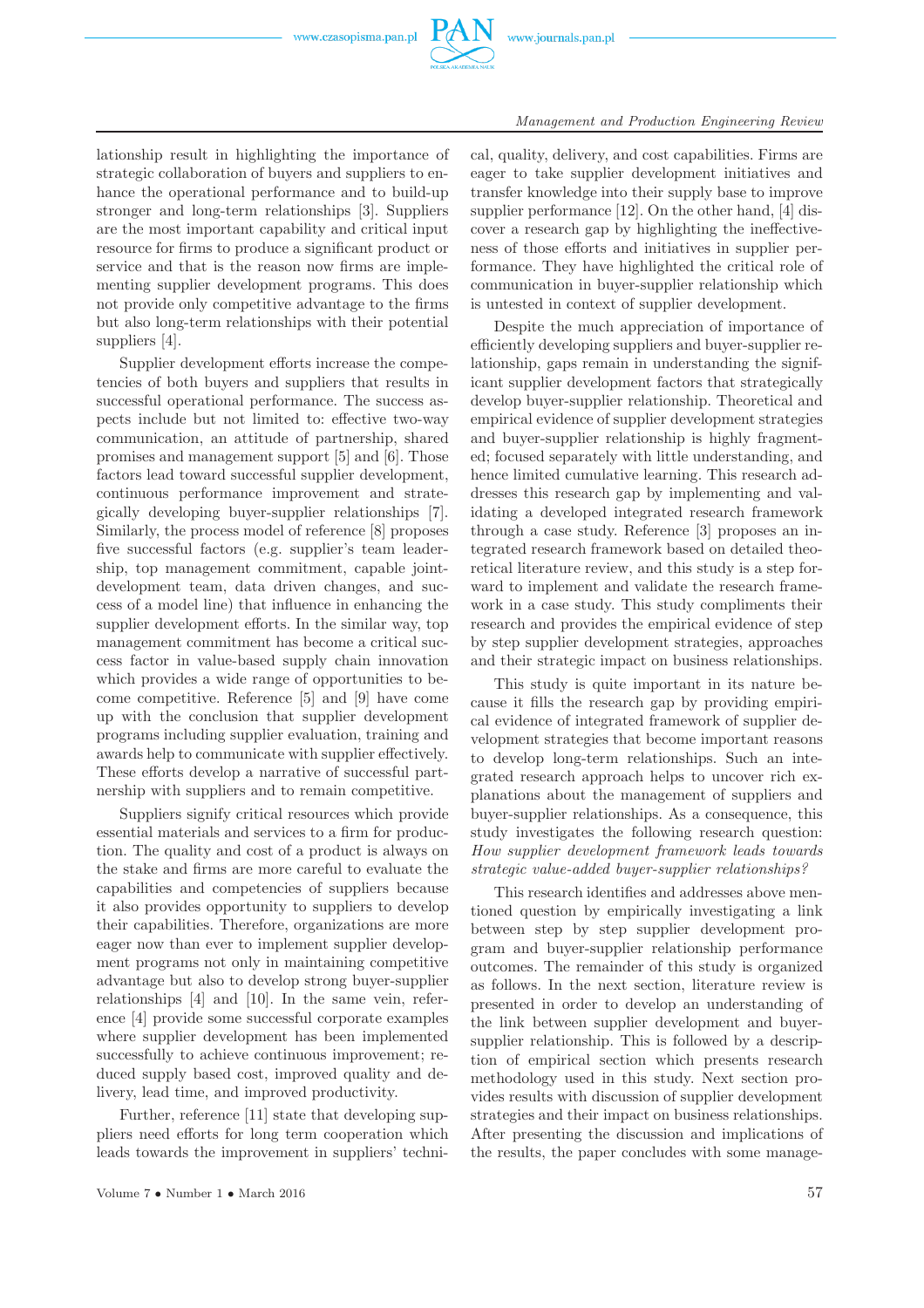

# *Management and Production Engineering Review*

rial implications, limitations and suggestions for further research.

# **Literature review**

Supplier development and buyer-supplier relationship are significant fields of research in global supply chain management where diversity of skills and knowledge provide effective competitiveness and improved performance to both parties [6]. Firms are more eager in supplier development programs not only to continue long term relationship with their suppliers but also to develop strategically global competitive advantage [13]. Further, [8] proposed a model consisting five supplier development factors. Those factors include; supplier's top executives commitment, capable joint-development team, supplier's leadership, accomplishment of a model line, and data driven changes. Reference [14] highlighted the buyer's inclination to involve in supplier development programs where communication, buyer-supplier relationship endurance, and obligations of suppliers are taken under consideration.

The concept of supplier development was originated by [15] to describe the willpower of manufactures in enhancing the numbers of suppliers for the purpose of improved performance. This idea was then left with an open discussion platform for the researchers in supply chain management where the discussion started with the complex product businesses and their suppliers [16] and [17]. On the other hand, [14] provided a different aspect of supplier development called "the antecedents" which explains the actions to be taken before supplier development programs. He highlighted those antecedents as the important inputs for supplier development including strategic supplier management, purchasing functions as a source of competitive advantage, investments in supplier's competencies, commitments, supplier as partners, communication, and information sharing.

Several researchers have highlighted the importance of supplier's competencies and capabilities in manufacturing firm's competitive advantage. Similarly, researchers pointed the important aspects of supplier development programs in supply chain management literature (i.e., performance measurement, supplier evaluation, setting goals for suppliers, training etc.) that play a pivotal role in maintaining improved performance of manufacturing firms [18, 5, 11] and [19].

# **Supplier development approaches**

Recent trends in manufacturing firms show refocusing strategies on the core capabilities while in-

creased outsourced activities and effectively using all resources to gain competitive advantage [20] and [4]. Supplier performance has become very important for manufacturing firms' long term relationships, quality and cost of the products and services, efficient supplier network and successful outcomes. For that reason, buyers are eager to implement increasingly supplier development strategies and approaches in their operations to sustain proficient and high performance supply base. Those approaches include assessment of suppliers, performance incentives, initiating suppliers' competition, and buying firm's own direct interest in development of suppliers through training of supplier's personnel [20] and [4].

In a very rich literature of supply chain management, researchers have examined supplier's perspective in discussion of business relationships for supplier development approaches. For the reason, many researchers highlighted the importance of suppliers for buying firms operational performance and suggested to consider suppliers their virtual extension. Further, they have found combined inter-organizational communication as the most important prerequisite in converting an organization's efforts in supplier development [14, 21–23] and [4]. On the other hand, supplier commitment, trust, and alignment of organizational culture have been noticed by many researchers as antecedents to supplier development [24] and [8]. While, others highlighted suppliers as partners through motivations of their acknowledgement, buying firms' direct involvements, efficient communication between them, and multiple contracts to keep the competition up between suppliers. These factors transform buying firm's efforts not only into supplier development but to improve operational performance and competencies [2, 5] and [9].

Reference [25] proposed a benchmarking model of supplier development where they identified the most significant critical success factors (CSFs) and classified into four groups; 1) supplier related factors, 2) secondary factors related to supplier, 3) manufacturer related factors, and 4) manufacturer and supplier related factors in order to adopt successful supplier development. Moreover, researchers have focused on the firm's operations strategy inclined towards supplier development and improved supplier performance. They highlighted some supplier development approaches and drivers that are most important supporting factors in transforming buyers' efforts into supplier development and performance improvement [26, 27] and [8].

Supplier development strategies include the most significant supporting approaches that help buyers to enhance the overall operational performance. These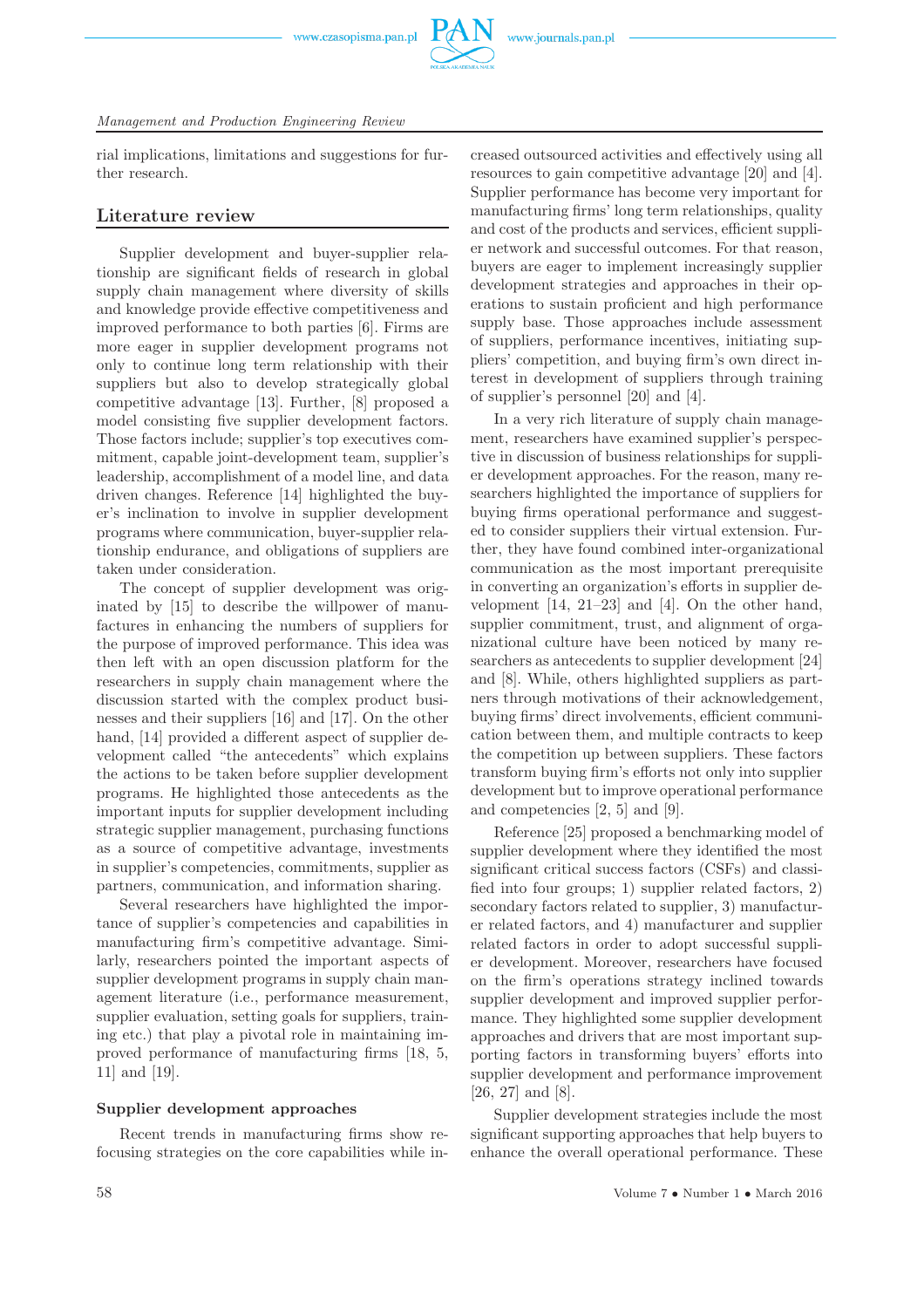

approaches include; supplier assessment, competitive pressure, supplier incentives, and direct involvement. This process of supplier development was discussed and tested by [20] and [4] in their articles but later on, [3] developed a conceptual framework for supplier development and improved buyer supplier relationships.

Reference [3] highlighted an evolutionary supplier development route which leads towards improved relationship performance. Supplier development framework was developed based on a detailed literature review on supplier development and buyersupplier relationship which provides the successful strategies not only to develop suppliers but to improve long term relationships with suppliers [3]. It identified four main steps lead toward supplier development; 1) supplier assessment, 2) competitive pressure, 3) supplier incentives, and 4) direct involvement. Each of the steps includes several activities that ensure supplier development to enhance firm's competitive advantage.

# *Supplier assessment*

In supplier development strategic framework, supplier assessment is the first part to be started with supplier development process. Reference [28] stated that supplier selection, supplier assessment, and their involvement are the most important actions a buying firm should concentrate on. Therefore, many researchers provided a notion of supplier's assessment in strategic decision making process [29– 31] and [32] to attain operational supply chain [33]. Similarly, when firms are focused to utilize their resources in a best possible way, they try to improve inter-organizational performances. This way, suppliers can be involved into the new product development processes which lead towards supplier assessment to improved business relationship performance [34] and [35].

Further, [36] presented a detailed literature review of performance criteria in supplier selection and evaluation in order to sustain competitive advantage. He identified the most significant supplier evaluation and selection criteria models from an in-depth literature review. Three main supplier evaluation methods (i.e. categorical method, weighted point, and cost ratio) which are helpful for companies to implement supplier evaluation. Based on intense literature review, he argued that weighted point model is more appropriate supplier evaluation model because of its precise and clear outcomes to the decision makers.

Certification and evaluation guarantee firm's performance by motivating suppliers to produce at their best and to enhance their capabilities [20, 37] and

[38]. Further, it supports to evaluate supplier's current and expected performance and helps in better communication between the parties to improve their business performance. Reference [20] highlighted the importance of certification and evaluation in supplier development process and stated that it provides not only a competitive edge to buyers to assess their suppliers' performance but a strategic way to set a vision for suppliers. Similarly, supplier assessment is a critical success source of evaluating the competency, quality, technical know-how, cost, and delivery capability of suppliers [39] and [26]. Feedback in supplier assessment is a useful tool which contains the important information about the suppliers' performance. It helps suppliers to improve their operations intact with buyer firm's requirements [20].

# *Competitive pressure*

Buyers implement another supplier development approach competitive pressure which ensures the quality and improved performance of suppliers [41]. In this vein, firms utilize different market forces to build a competitive pressure for suppliers to deliver their best. This supplier development strategy provides three folded advantages to the firms, 1) to analyze supplier's capability and performance, 2) provide motivation to other suppliers to improve quality in their operations, and 3) build long term business relationships [20]. Further, competitive pressure is a key source of getting improved suppliers' performance in terms of quality, cost, and delivery [40] and [41].

Therefore, supplier development strategies include multiple suppliers' assessment and threats of switching to other suppliers which help buying firms to get higher standard products and services from their suppliers. This approach develops a healthy and competitive environment for suppliers and motivates them by providing high quality supplies with a low cost. Competitive bids from several suppliers, short term contracts, and use of developed bidding details help buying firms to attain a comparatively low price [20, 42] and [26]. However, buyer will resist threatening suppliers in case of some certain switching costs [43].

# *Supplier incentives*

Supplier incentives are another useful supplier development approach. Buyers motivate their suppliers by offering supplier incentives in different forms. This strategy keeps suppliers motivated and intact with buyers' requirements and help suppliers to improve their supply base and operational capabilities [27] and [22]. Similarly, this approach becomes key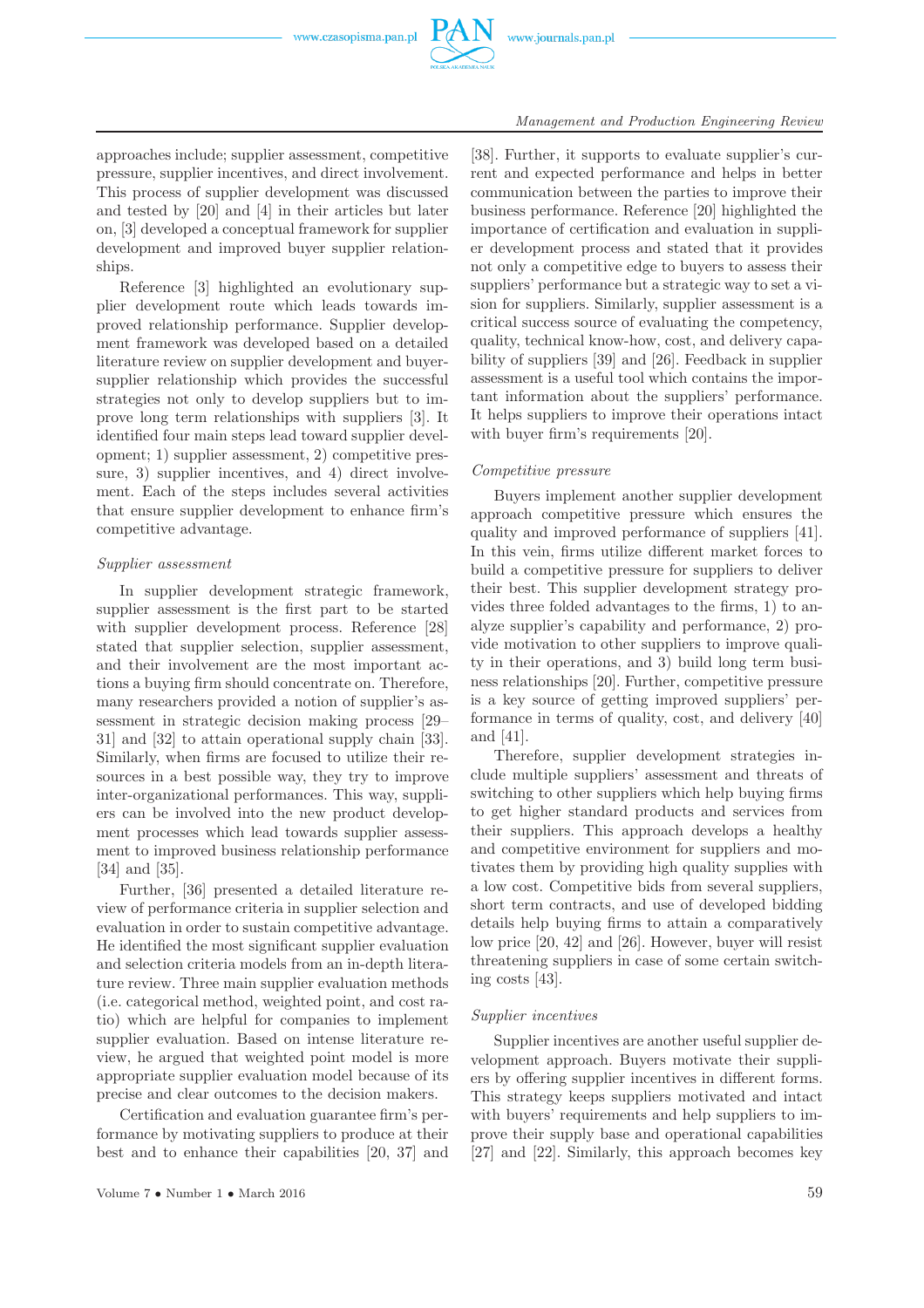

# *Management and Production Engineering Review*

motivators and critical success factor to suppliers to develop their production competency with improved performance and also to build strong relationship between both parties [25]. On the other hand, suppliers will resist or will be unwilling to keep high quality products and services and long term relationships if incentives are not offered to them. Therefore, this strategy plays a pivotal role by transforming buyers' incentives into suppliers' high quality products and services and improved operational performance [44].

Suppliers' performance is influenced indirectly by supplier assessment and supplier incentives efforts by buying firms. This results in improved business performance in form of increased business volume and future business for suppliers. These efforts foster the thrust of suppliers to perform well through providing best supply to buyers not only for their benefits but also to build long term relationships. Literature has focused more on operations and provides the required supplies to buyers which positively influence knowledge transfer activities [22, 4] and [27].

# *Direct involvement*

Direct involvement is a preemptive strategy which helps buying firms in developing suppliers and relationships [27] and [20]. Different direct involvement methods are important success factors for companies to implement successfully supplier development programs [25]. These methods include by investing capital and equipment in supplier operations [40] and [27], partially acquiring the suppliers as [45] exemplified about the acquisition ratio of Toyota and Nissan. Similarly, investments in human and organizational resources motivate organizations to be involved and develop supplier performance [4]. This novel idea is not only used in supplier development but it also offers a holistic depiction of long term buyer-supplier relationships. Reference [46] and [47] concluded with the importance of transaction specific investments as a useful factor in transaction cost and uncertainty reduction between buyers and suppliers.

Reference [19] also highlighted the importance of suppliers' involvement in business relationships which result in empowering buyer-supplier relationships. Several researchers in literature have underlined the most significant direct involvement' factors that help in enhancing the supplier development performance. For example; site visits, training and education, technical support, and capital and human resources investments are the most substantial ones that transform suppliers in producing good quality products along with enhanced process capability [5, 48] and [49].

Further, [4] also have discussed the importance of these factors in supplier development process. They also have highlighted the important role of top management into supplier development programs to provide a strategic view of supplier's performance and competency [4]. Reference [20] operationalized the concept future business incentives to operational knowledge transfer prior to establish direct involvement which allows firms to continue longer term relationships with their suppliers to transfer tacit knowledge and excel competitively.

# *Supplier development to buyer-supplier relationship development*

Firms are eager to implement supplier development programs not only to benefit operational performance through improved product manufacturing competencies but also to develop buyer-supplier relationships. Strategic supplier development activities are utmost important drivers of developing long term buyer-supplier relationships. A conceptual framework of [3] is a useful example of supplier development process towards buyer-supplier relationship performance. The concept of supply chain network is a support for organizations to employ the available resources in such a successful manner where businesses focus on inter-organizational cooperation [34].

Therefore, several researchers have explained the logic behind the supplier development and buyersupplier relationship factors of supplier selection and supplier involvement in strategic decision making and efficient supply chain separately [29–32] and [33]. Reference [29] developed a performance measurement system (PMS) in order to enhance supplier relationship management activities in a successful way. They argued that PMS supports to evaluate the performance gap better which ultimately provides a platform in strategic decision making to meet the challenges successfully. The efforts of supplier development including capital and human resource investments positively impact the relationship performance of buyers and suppliers [48]. Consequently, this study develops and implements an integrated framework of supplier development activities to buyer-supplier relationship development.

Transaction specific investments in education and training and direct involvement of buyers and suppliers in supplier development programs are a foundation of developing business relationships [14] and [50]. Moreover, effective communication, long term strategic goals and cooperation between buyers and suppliers lead towards twofold benefits; 1) supplier development, and 2) relationship development [11, 51] and [39]. In the same vein, supplier evaluation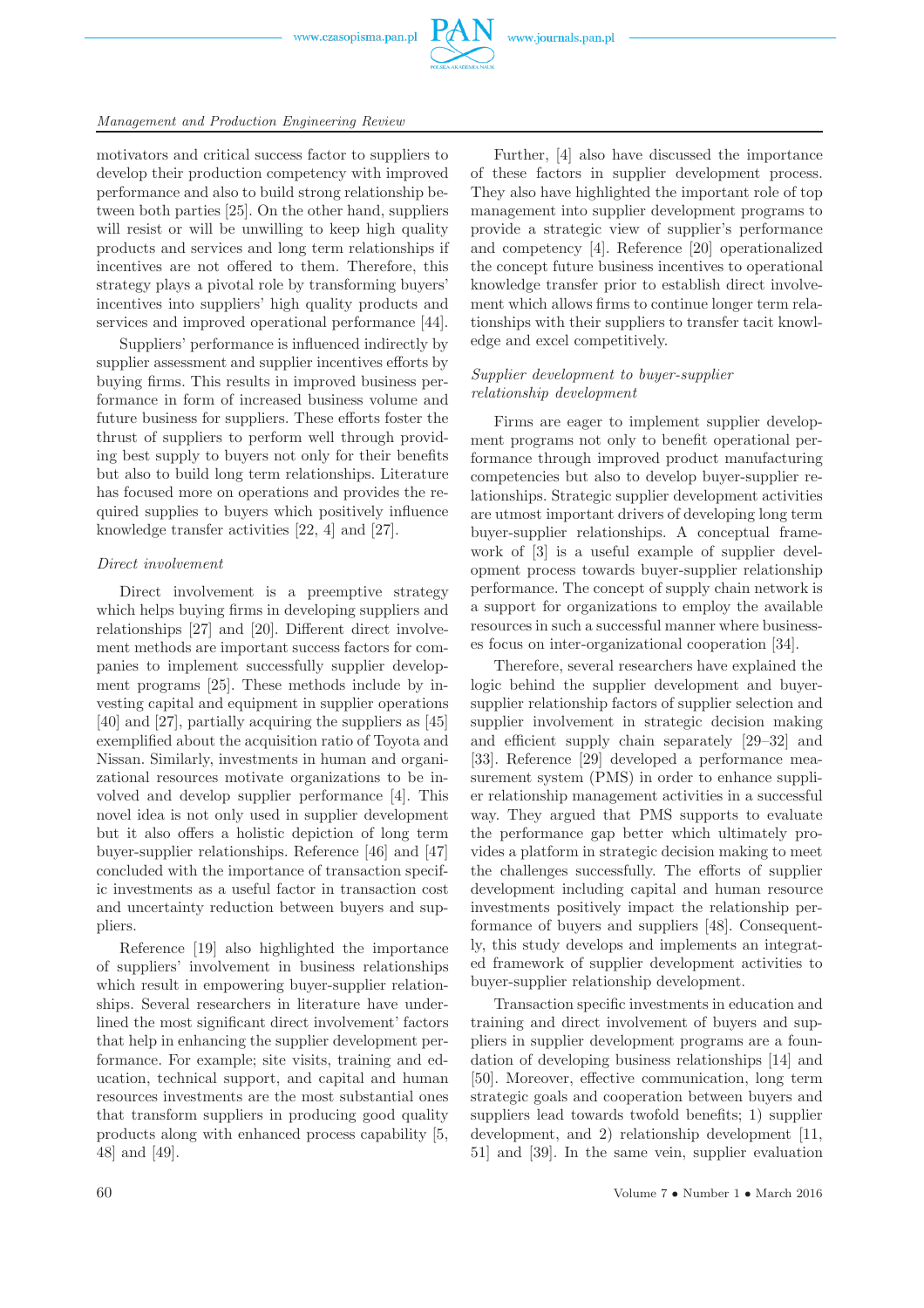

has a vital role in developing buyer-supplier relationships which demands careful evaluation of suppliers regularly. After careful and successful supplier' evaluation, buyers can propose improvement requirements to gain and maintain competitive advantage. These efforts help suppliers not only to improve their competences but also develop a rationale of operational performance between them [52].

Similarly, developed trust between buyers and suppliers support them in supplier development programs to improve capabilities and in relationship specific investments. These efforts are classified as important actions in the literature of supply chain to improve the relationship performance [14]. Trust always resist the opportunism and increase the impact of buyer's assets specificity in business relationships [48]. In result, they concluded with three dimensions of supplier development consequences; competitive advantage, supplier performance, and buyer-supplier relationship development.

Integration of buyers' purchasing strategies with corporate competitive approaches establishes an environment of supplier development as well as competitive advantage. It includes; market acceptability, quality, cost and improved product development process. These factors are quite important in supplier development programs that lead towards relationship developments [53]. Likewise, [19] pointed out key competitive priorities; cost, quality, time and flexibility that result in competitive advantage for buying firms. They have stated that supplier commitment is another important factor for continuous performance improvement. In this way, [14] argued that suppliers will resist in relationship specific investments if buying firms do not show a potential interest for a relationship or investments. Thus, employed supplier development efforts for long term business relationships will create an opportunity for both buyers and suppliers to improve their capabilities and performances [20, 22] and [54].

Supply chain literature on buyer-supplier relationship and supplier development is fragmented and lacking because of missing link between the objectives of supplier development and business relationships. Reference [54] has also mentioned a research gap close to this research where differences exist in supplier development approaches and performance. The process of supplier development approaches and their objectives are missing towards developing relationships. Therefore, [21] mentioned the different short term but immediate and long term objectives of supplier development approaches and their effects in developing relationships. This study integrates and fills the research gap by not only combining the sig-

nificant factors of supplier development efforts to relationship development but also validate the following extended research framework empirically.

The extended framework in Fig. 1 clarifies the process of current research. By extending the research framework provided by [3], this study provides an empirical evidence of validating the proposed research framework. In supplier development process, buyers and suppliers need to develop relationship focused investments and information sharing activities that will improve the performance in four key competencies (cost, quality, time, and flexibility) as well as supplier's competency will be increased [55, 56] and [25]. All important factors of supplier development approaches are important in developing buyersupplier relationships in supply chain networks. Integrated value creation requires actions from both buyers and suppliers to synchronize the collective competencies to develop the operations and relationship performance [21].



Fig. 1. Extended research framework of supplier development to buyer-supplier relationship.

Similarly, several studies have been published explaining the empirical outcomes of supplier development approaches towards improved buyer-supplier relationships through suppliers' integration, collaborative product development and planning, and information system etc. [57–62] and [63]. Further, the results of supplier development approaches clearly demonstrate not only a positive impact on firm's financial performance but also enhancing the operational competencies [61, 64] and [65]. Likewise, [1] argued that product oriented firms are more eager to implement supplier development approaches than service oriented. Communication, top management, supplier evaluation, and supplier strategic objectives are the key factor in the process of supplier development and buyer-supplier relationship development [61, 63, 64] and [10].

Supplier development approaches have been dominated in building deep supplier relationships. Reference [66] presented a detailed study of build-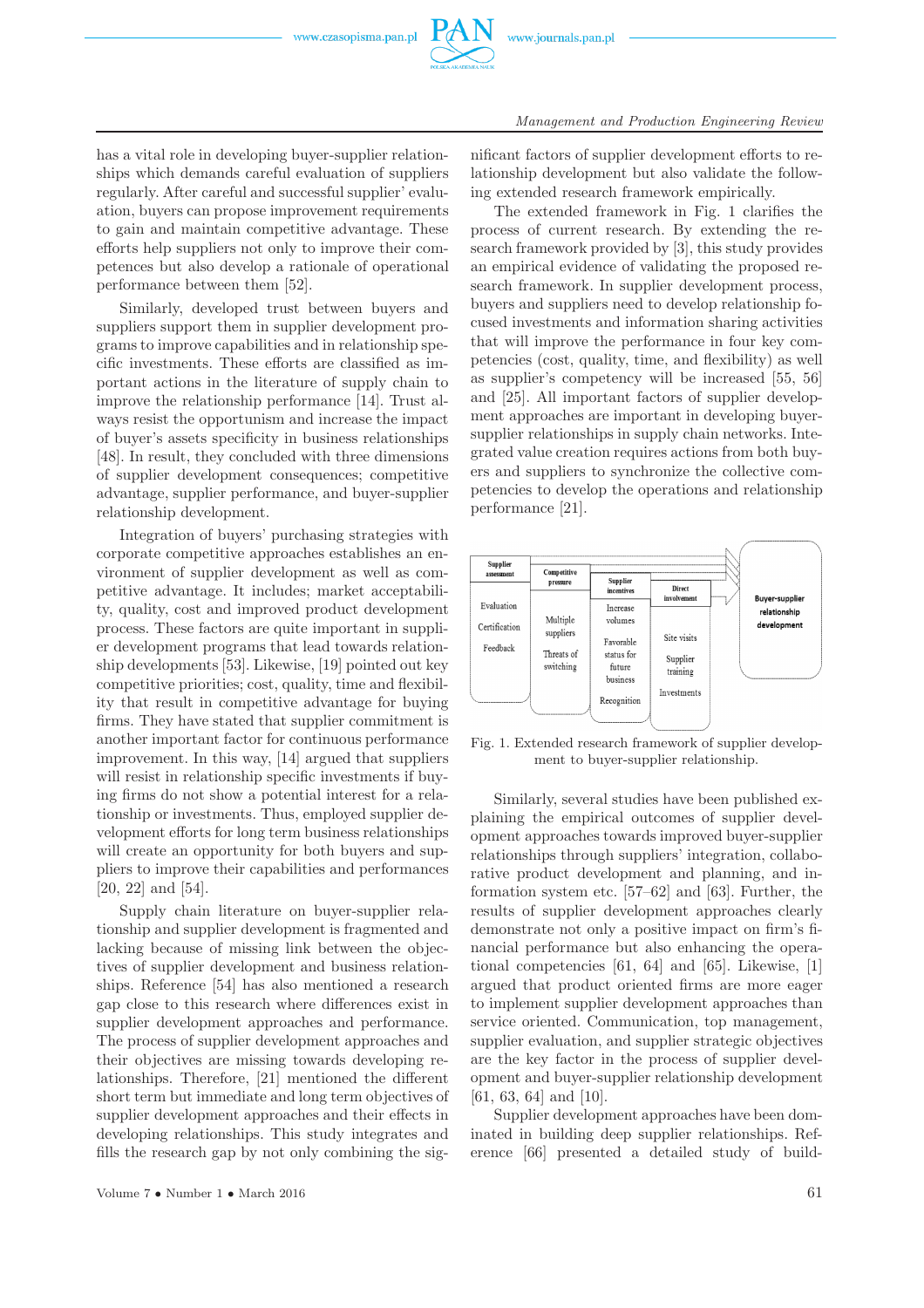

ing supplier relationships along with six distinct steps. They argued that developing supplier's competencies, commitments, threats of switching, feedbacks, innovative capabilities, information sharing, and joint investments to improve operations provide significant opportunities to buyers in developing strong relationships with their key suppliers. In the same way, [67] proposed two approaches of developing buyer-supplier relationships through supplier development and integration action plans. A generic process model of [22] also demonstrates the supplier development through ten systematic steps to implement and develop relationships with suppliers.

Our study offers an in-sight of supplier development strategies, but particularly focuses upon how supplier development strategies can be implemented successfully and how they effect on buyer-supplier relationship. We identify critical supplier development factors within the strategic supply chain strategies, and demonstrate their mutual support implementing supplier development programs and buyer-supplier relationship. Therefore, this study extends the framework provided by [3] and implement and validate the extended research framework in a case study. This study provides the opportunities to firms to implement supplier development approaches strategically and develop business relationship to improve operational and relationship performance.

# **Research design and methods**

This study adopts exploratory case study as the methodological approach for the research where the purpose is to improve a detailed understanding of supplier development approaches and their implementations for buyer-supplier relationship development in the selected case [68, 69] and [70]. This study is based on extending the research framework provided by [3] by implementing in this case to find out how instigated supplier development approaches develop buyer-supplier relationships. Case study method is a suitable research method to employ when the research phenomenon is complex and challenging. Therefore, this method assists in this study to highlight the significant supplier development approaches in buyer-supplier development in a real world context [71, 68] and [70]. Thus, a case study is advantageous where the possibility of evolving accurate results extracted from data collection process to categorize supplier development approaches and strategies in development of business relationships [72] and [73].

The purpose of qualitative research is to comprehend the research field being studied [74]. Reference [75] has explained that inductive reasoning is a research method which is the most significant part of the research and starts a cluster of observations to develop theory or generalization. The deficiency of qualitative studies on this topic directed us to highlight the importance of question "how" and "what" factors effecting in supplier development and to identify the process of supplier development based on real practice [76]. This research design permits a comprehensive within case analysis to describe the generalizability level of evolving results [77].

A manufacturing Finnish case company and its key supplier were selected to acquire data related to supplier development approaches through interviews. The reason of selecting this case company and its supplier was a part of dynamic project of supplier development implemented in this case. This supplier produces capital products for the case company and purchasing volume is very high. A total of twenty interviews (11 from buyer, 9 from supplier) were conducted in 2013 from the top management of buyer and supplier to increase the richness of information. The respondents held top and mid-level positions in the firms including strategic managers, operation managers, and project managers who were directly involved in decision making and implementation. Semi-structured interview questionnaire including measurement substance of supplier development approaches was utilized to attain the comprehension from both buyers and suppliers [78]. Each interview lasted an average of 1–2 hour and conducted face-toface with voice recording. It was transcribed later on to ensure high degree of reliability and traceability [72, 79] and [80]. This technique helped us to cover different functional areas with a different perspective of supplier development approaches and their impact on buyer-supplier relationship. By following the recommended process of [79] and [81], one author was truly engaged with data collection process throughout.

Table 1 List of Respondents with their Position in Case Company.

| Job title                              | N <sub>o</sub><br>of<br>interviews | Approximate<br>time<br>of interview |  |
|----------------------------------------|------------------------------------|-------------------------------------|--|
| Buyer's Interviews                     |                                    |                                     |  |
| Strategic Managers<br>(Top management) | 3                                  | $1:30$ hours/interview              |  |
| Operational Managers                   | 5                                  | About 1 hour/interview              |  |
| Supplier Development<br>Mangers        | 3                                  | 2 hours/interview                   |  |
| Supplier's Interview                   |                                    |                                     |  |
| Top Management<br>Team Members         | 2                                  | $1:30$ hours/interview              |  |
| <b>Operational Managers</b>            | 7                                  | $1-2$ hour/interview                |  |
| Total                                  | 20                                 |                                     |  |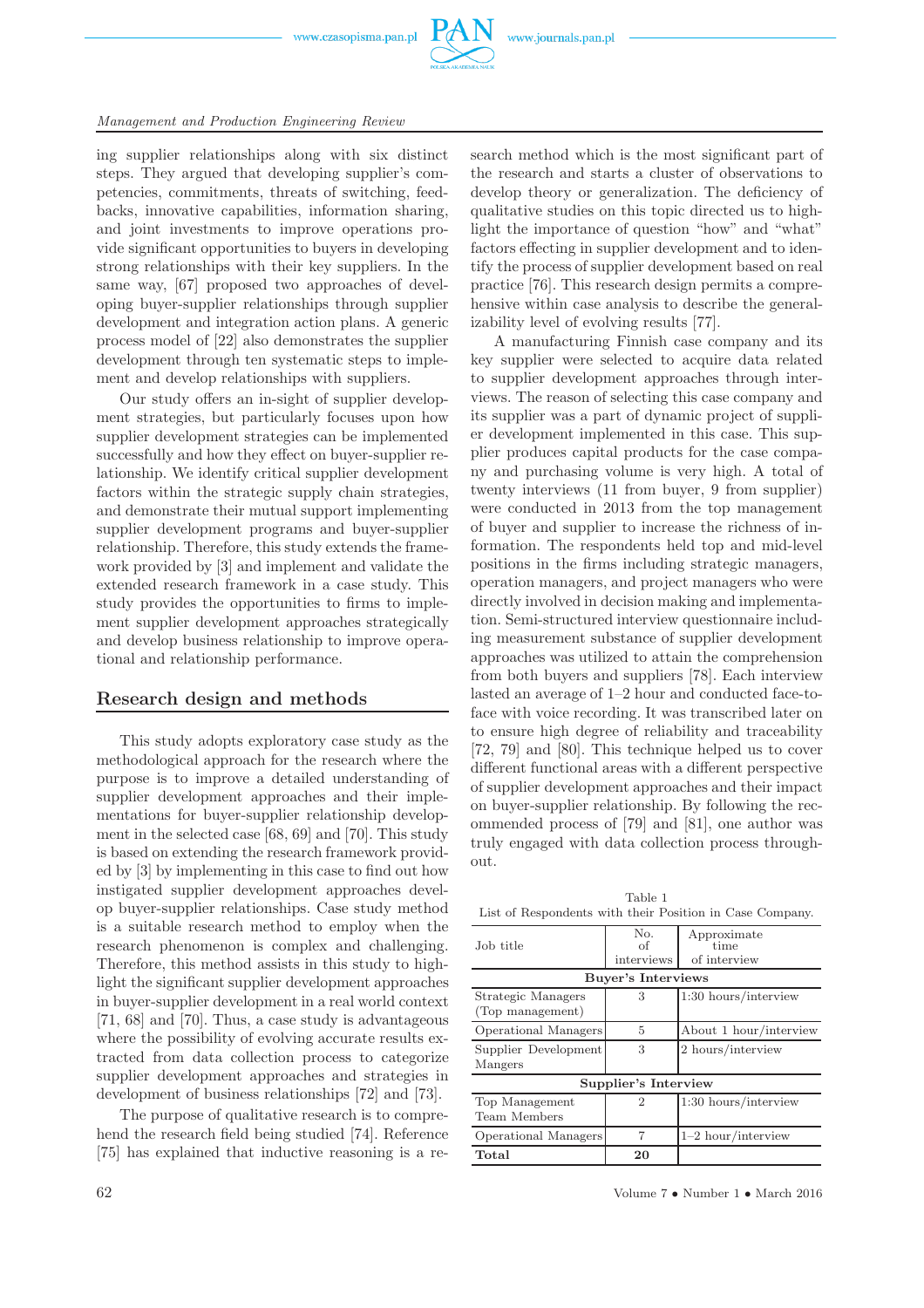

# **Propositions based on case analysis**

The proposed supplier development framework is tested empirically in dynamic business environment. The case company is operating in engineering high technology business, where the main customers are global corporates. Business environment in case company is extremely dynamic where production load is fluctuating  $+/-30\%$ , which means that supplier should be extremely flexible and agile. Case company has a wider suppliers network (50 suppliers approximately) in Europe and Asia. One of its key suppliers was chosen for this study where the case company implemented supplier development program. The propositions suggested in this study were derived from the in-depth case study and the most critical supplier development approaches in buyer-supplier relationship were identified.

#### *Supplier assessment*

Supplier assessment is a significant part of supplier development program [4]. The most common phase in supplier assessment is when the relationship between buyer and supplier get formulated. In this case, this key supplier was evaluated using supplier evaluation process including the evaluation of its technical capabilities, quality, and delivery performance. Quality of the delivery was the most important criteria in supplier assessment process because of case company's high market integrity. Acceptance certification was provided to communicate their expectations to supplier after fulfilling all the required standards. Continuous supplier evaluation and feedback for supplier's awareness of performance and case company's expectations are ensured. Top management respondents from both (buyer and supplier) were convinced about the importance of constructive feedback in supplier development program. Discussion with respondents from buyer and supplier reveals that

*". . . feedback and certification are extremely important for supplier assessment to develop the operational competency, performance and process development. Moreover, it provides a baseline to set standards for supplier's improvements and operational knowledge transfer activities."*

Assessing current performance of suppliers provides enough knowledge about the development potential of supplier which in result enhances supplier development activities [4] and [26]. Similarly, in this case supplier assessment has been a resourceful action for continuous improvements in quality and production process. These activities help not only in developing suppliers and operations but also a signif-

Volume  $7 \cdot \text{Number 1} \cdot \text{March 2016}$  63

icant source of relationship development. Trust likely stimulates and continuously improves supplier development process which has been seen in this case as one of the significance factors. It has found a very helpful tool for buyer in order to measure the supplier's performance and to develop buyer-supplier relationship. The role of top management is quite crucial in this case. As one top manager of top management from buyer mentioned that:

*". . . supplier assessment always contributes in required performance outcomes for both buyer and supplier to build strong relationships with our supplier. Because this firm is our key supplier, we always are keen to launch such actions which ultimately enhance the coordination with suppliers to develop strategic long-term relationships."*

Moreover, evaluation and certification process implementation in buying firm create the opportunities to ensure the quality standards and a significant part of supplier development program. Discussion with respondents reveals the fact that this step stands first in supplier development program which ultimately support in continuing the following steps but most importantly a baseline for relationship development. Accordingly:

**Proposition 1:** The stronger the supplier assessment including evaluation, certification, and feedback, the successful supplier development program implementation comes to an existence with a moderate impact on relationship development.

#### *Competitive pressure*

Competitive pressure is another significant tool in strategic supplier development approaches where firms utilize external forces to keep up the pressure on suppliers [40, 41] and [4]. This motivational and competitive factor helps in improving the supplier's process competency and in extracting price benefits. In this case while implementing supplier development program, we found interesting and sensitive notions. Because the supplier is the key actor in buying firm's operations, competitive pressure strategy was found in a negative association with buyer-supplier relationship development but only in favor of buyer. This approach keep supplier cost competitive and efficient in its operations as Project Manager from buyer mentioned that:

*". . . competitive pressure is one of the key approaches to keep suppliers cost competitiveness and efficiency. Practically, this means that there should be multiple suppliers which could deliver same component or sub assembly which will cause to keep the competition up and create the threat of switching situation for supplier."*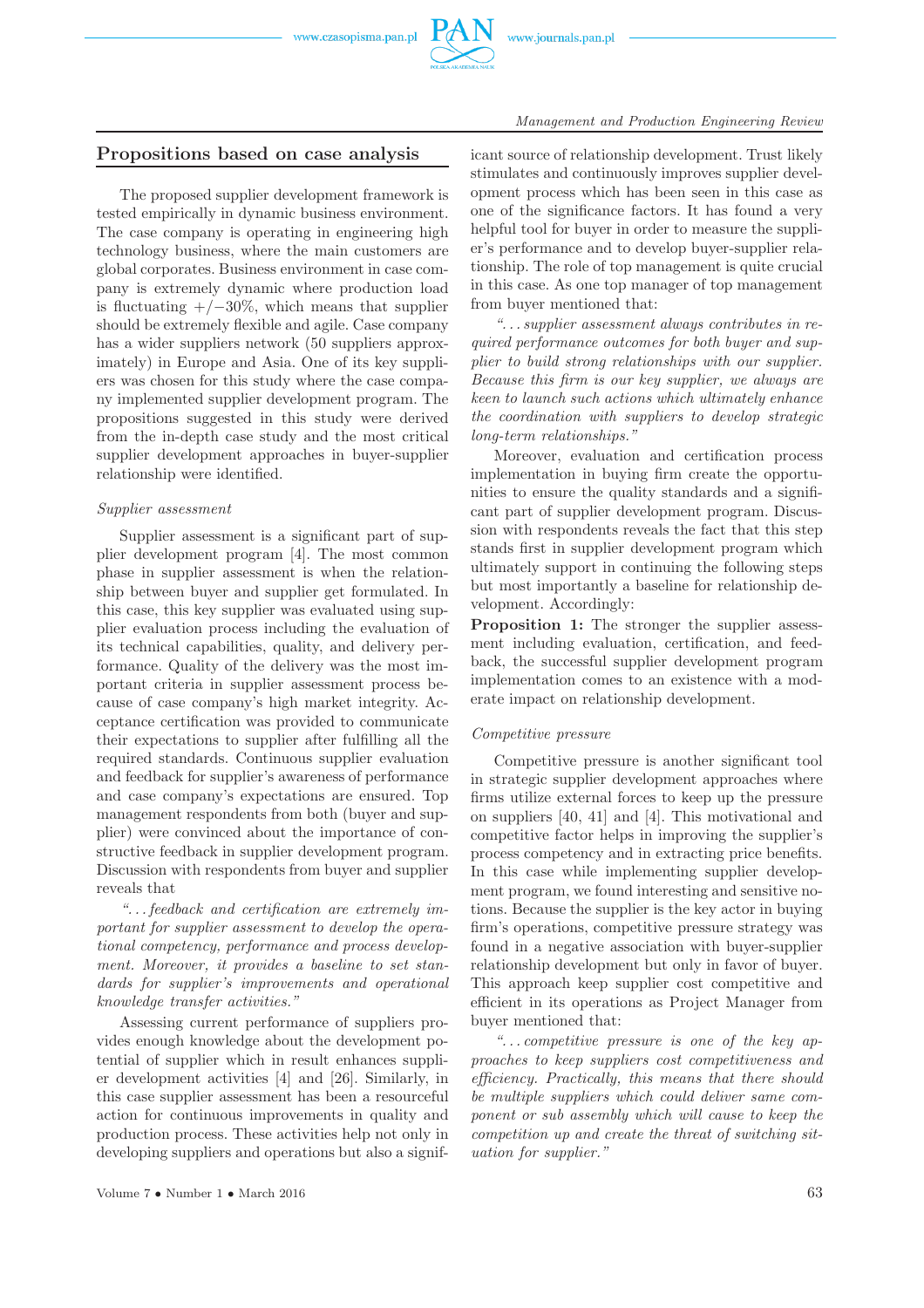



#### *Management and Production Engineering Review*

The competitive pressure was seen in the case company as well, which validates this approach well. Competitive pressure motivates supplier to develop its operational processes, production methods, supply chain management, operative efficiency, and customer service. These are the key standard requirements of case company from their supplier. In this case, there are two more suppliers who could deliver the same products to the firm. Therefore, it creates a threat of switching in buyer-supplier relationship environment and keep supplier motivated. Case company always communicates the resources of other suppliers to its key supplier in order to let its supplier keep engaged with required quality.

From buyer-supplier relationship aspect in this case, this strategy of supplier development negatively effects on relationship development. This interesting finding was revealed while talking to one of the management team members from supplier as he mentioned that:

*". . . threat of switching can demotivate our operations at the times and create reluctance between us, but we still try to do our best in fulfilling the requirements from buyer. Further, we have invested our resources for our potential buyer and want to do business for longer term."*

Even though, buying firm keeps developing its suppliers equally and measuring and evaluating their performances. Performance is monitored by utilizing the most significant measures; quality, cost, and punctuality. In this case, buying firm try to develop its key suppliers equally and introduce new technologies by knowledge transfer activities. The developed production and delivery process method by supplier is not shared with other supplier to keep them intact in improving their production and technological advances as well as to be cost competitive for buying firm. Moreover, during relationship with supplier, the cost efficiency has been developed enough which is a important evidence to show that competitive pressure in supplier development is very useful practical approach. Competitive pressure could develop buying firm and supplier relationship especially when supplier is confident that they are able to continue deep cooperation with buying firm. Therefore:

**Proposition 2:** Competitive pressure strategy including multiple suppliers and threats of switching in supplier development approaches positively effects in favor of buyer firm, but negatively impact buyersupplier relationship development.

# *Supplier incentive*

Supplier incentive is another significant supplier development strategy to keep the suppliers moti-

vated which includes cost savings, recognition in increased volumes, and favorable status for future business [27, 67] and [4]. This case study is a successful example of implementing supplier incentives in order to gain competitive advantage and improved business relationship performance. Case company assists its key supplier by sharing knowledge to improve operational outcomes. Incentives have been found very successful strategy in knowledge transfer as well as positive performance improvement in this case. In discussion with buyer's top management, it reveals that:

*". . . supplier incentives ultimately provide us better operational performance from our key supplier and it keeps them motivated in improving their process and technological developments. We rate their performance accordingly and provide an opportunity and incentives in increased business volume."*

In the supplier development and buyer-supplier relationship framework, supplier incentives are increase volumes, favorable status for future business and recognition for improved performance. In this case study, the case company's strategy is to grow their business volume with supplier every year, which means that the company is seeking to develop business relationship. Case company's business volume has been increased already about 10–20% per year since the relationship started. This has been a significant motivator for supplier to develop their operational processes and keep cost efficiency up. Similarly, when the volume has been increased, the capacity utilization was more efficient which in result created cost efficiency.

Increased purchasing volume is very important approach in developing buyer-supplier relationship. Case company makes sure by giving a favorable status to its supplier for future business growth. Consequently, this strategy has been developed in this case study so that possibilities of incentives were provided to its supplier in order to develop buyer-supplier relationship performance. Recognitions from buying firms to its supplier made high business performance possible along with a longer term relationship. Moreover, this strategy has been seen a very useful tool in developing trust between buyer and supplier which in due course results in supplier development success and buyer-supplier relationship development. For the reason, supplier development project manager argued that:

*". . . recognition has been important for us to improve our operations towards buyer. This strategy is very useful and satisfied with our strategic goals which always motivate us to enhance the production and delivery quality continuously. Further, it allows*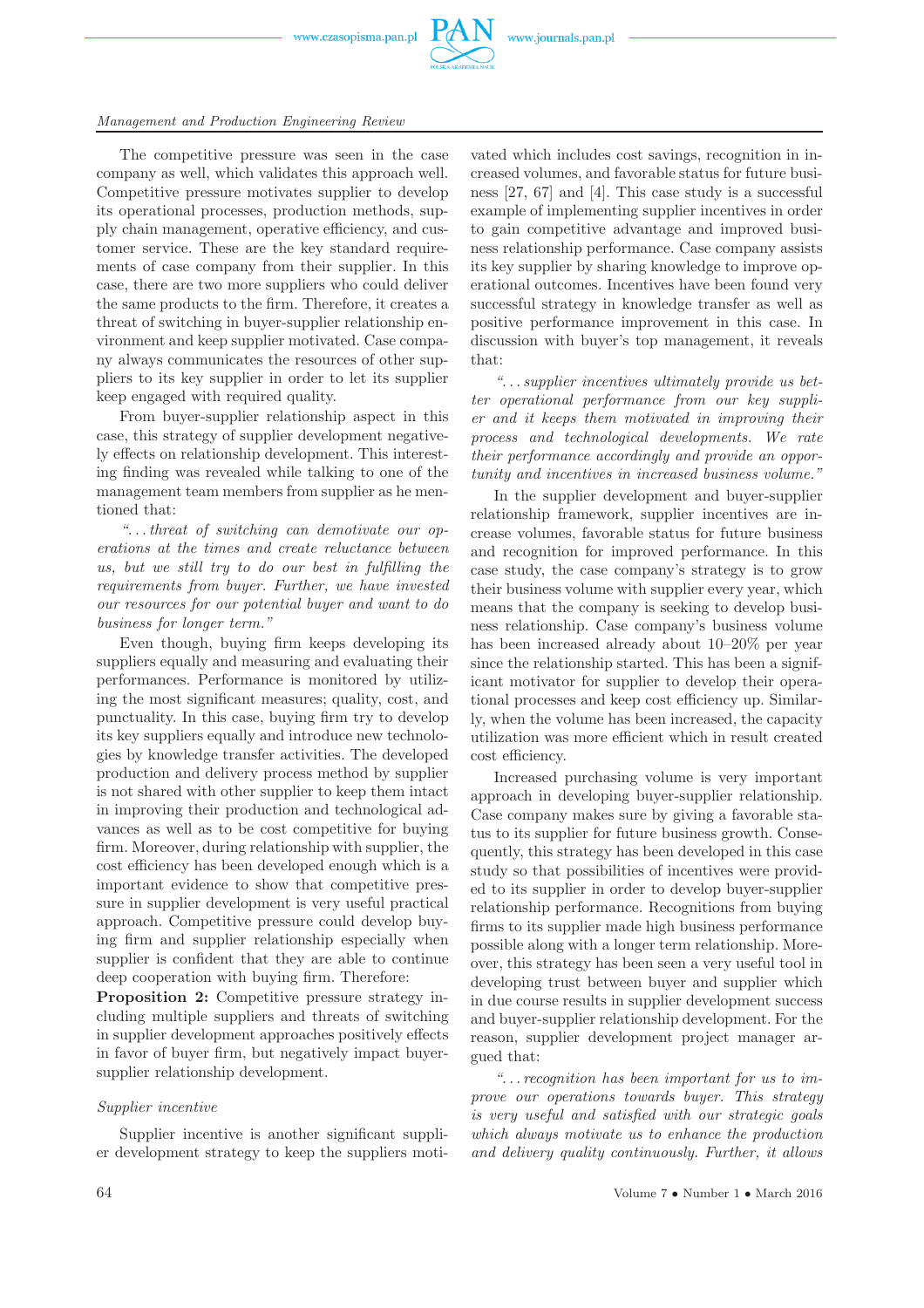

*us to open up our capabilities in front of buyer to implement operational improvements accordingly."*

Thus, the analyzed supplier incentives strategy provides the following proposition:

**Proposition 3:** Continuous supplier incentives strategy enhances the business performance of both buyer and supplier. The most frequent supplier incentives strategy implements, the strongest buyersupplier relationship will be developed.

# *Direct involvement*

Direct involvement is the last and important step of our framework in supplier development strategies and transaction-specific supplier development [27] and [14]. Direct involvement from buyer plays a significant role not only in developing suppliers but also improves buyer-supplier relationship performance [20, 48] and [82]. This study includes site visits, supplier training, and investments as supplier development strategies to implement supplier development program. While implementing direct involvement strategy in this particular supplier development program, it was found that buyer acted proactively and directly in these activities to show up their interests in developing supplier for better performance. Investments in supplier operations by buyer made supplier more committed towards the required operational quality. It also supports supplier's potential to enhance their operational competency which made a win-win situation for both buyer and supplier. Operational manager from buyer highlighted the importance of direct involvement in following statement:

*". . . our direct involvement provides an opportunity to supplier to think in combined strategic way which in result demonstrates the commitment from both parties. This kind of activities always cause in developing longer term business relationship. Supplier's site visits have significant value in our operations because of the nature of product our supplier provide."*

Site visits are important especially when readymade product are produced in the supplier production facility and the quality assurance of readymade products are done in suppliers premises. During the site visits, production process was evaluated visually and developed according to the feedback. This case demonstrate frequent supplier's site visit (at least once in a month) to follow agreed development activities in order to develop the whole supply chain. Supplier training is another important part of direct involvement from buyer to integrate supplier and enhance the relationship trust. In many cases, suppliers which produce ready products are small and medium sized companies. They do not usually have enough resources to organize specialized trainings for their employees; buyer therefore plays an extremely important role here. Consequently, discussion with a top management member from supplier reveals that:

*". . . training is extremely important in our operations which support us to fulfil the required quality and operational performance by buyer. Supplier training is done in many ways for example; technological training and process quality training which is resourceful in developing our performance. Buyer organizes the resources for training and all the related employees participate to learn different operational innovations and technologies."*

One very intensive training was "lean training" organized by buyer in this case which was a tailormade project for supplier to develop production processes and increase performance. Typical investments have also been made in production for example machining centers tools and measurement systems in this case company to enhance the production efficiency. These investments are a significant part in developing collaboration with supplier which in result enhances the relationship performance. It could be stated that buyer-supplier relationship is developed well during activities like site visits, supplier training, and investments for the suppliers. Accordingly:

**Proposition 4:** The higher the direct involvement activities by buyer are, the higher chances of supplier development success are along with a positive impact on buyer-supplier relationship development.

Table 2 summarizes the results of this study and highlights the most interesting findings. It clearly demonstrates the impact of supplier development determinants on supplier development program implementation and buyer-supplier relationship. The results in Table 2 indicate that implementing supplier development programs, supplier assessment activities are the prerequisites in providing opportunities to evaluate supplier continuously in order to kick start a successful supplier development project along with competitive advantage. This finding is consistent with [4] where they found it the most important factor for undertaking operational knowledge transfer activities. On the other hand, it has a moderate impact on developing buyer-supplier relationship because of being a prerequisite in supplier development program. Similarly, competitive pressure keeps the supplier intact with the required quality and production efficiency. The results posit that competitive pressures are in favor of buying firm to keep their supplier motivated toward quality and competency and can be an important part of supplier develop-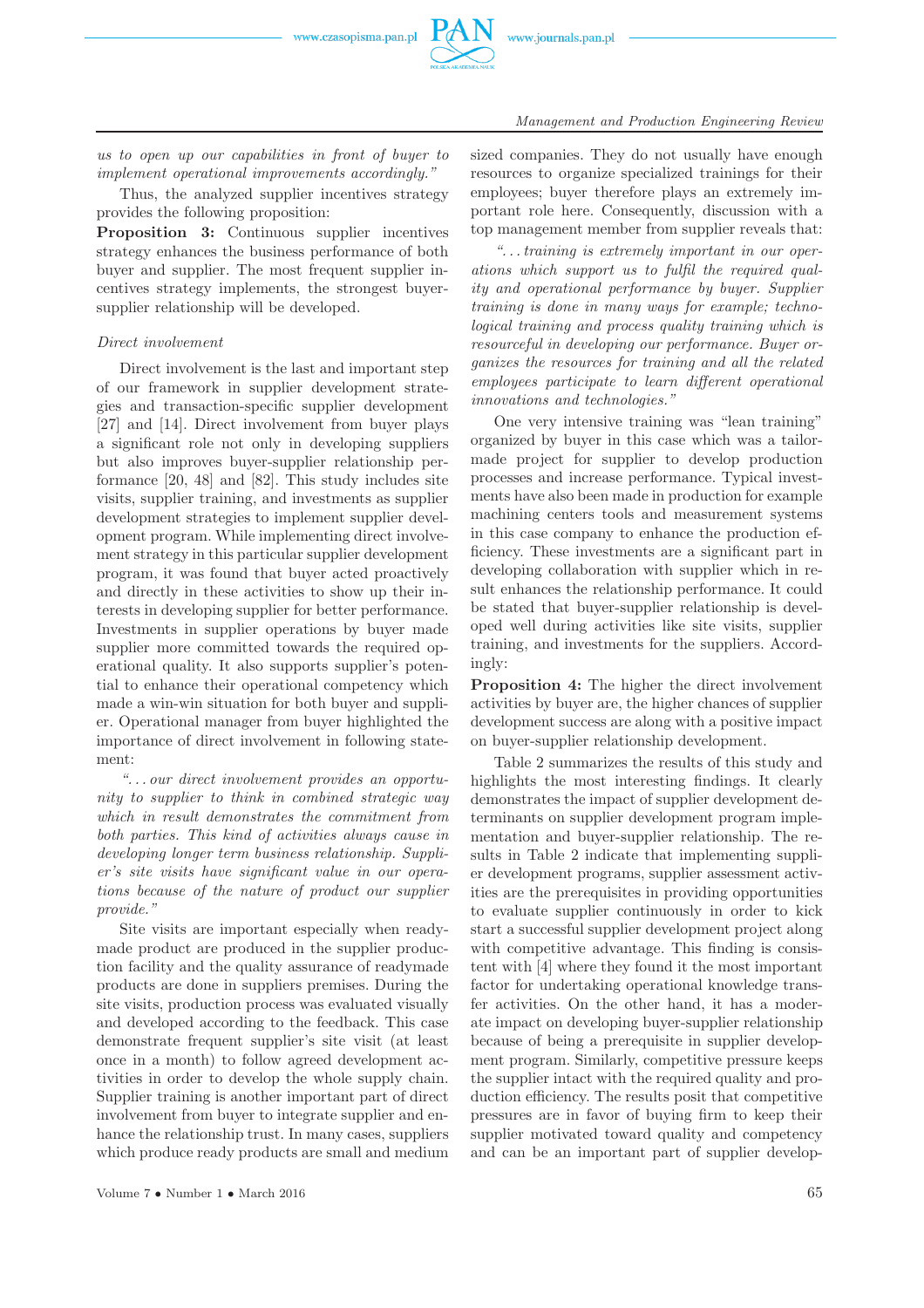

ment. However, because of threats of switching, it negatively influences buyer-supplier relationship development.

Table 2 Supplier development strategies and their impact on SD and BSR.

| Supplier<br>development<br>strategies | Impact<br>on supplier<br>development<br>project                               | Impact<br>on buyer-supplier<br>relationship            |
|---------------------------------------|-------------------------------------------------------------------------------|--------------------------------------------------------|
| Supplier<br>Assessment                | Successfully<br>im-<br>plemented<br>with<br>positive impact on<br>SD          | Moderate<br>impact<br>on BSR develop-<br>ment          |
| Competitive<br>Pressure               | Successfully<br>im-<br>plemented<br>with<br>positive impact on<br>SD          | Negative<br>im-<br>BSR<br>pact on<br>$d$ evelopment    |
| Supplier<br>Incentives                | Successfully<br>im-<br>plemented<br>with<br>positive impact on<br>SD          | <b>Highly Positive</b><br>impact on BSR<br>development |
| Direct<br>Involvement                 | Successfully<br>im-<br>plemented<br>with<br>positive<br>impact<br>$_{\rm SD}$ | Highly positive<br>impact on BSR<br>$d$ evelopment     |

Moreover, supplier incentives in current supplier development programs have been perceived interestingly positive from both buyer and supplier. Supplier appreciated the effort of incentives made by buyer and highlighted as an important prerequisite for buyer-supplier relationship development. It does not only keep supplier motivated towards quality and operational competency but also motivate them to cooperate in any case. A high impact on buyer-supplier relationship was seen, which demonstrate the importance of this factor in supplier development program. Lastly, direct involvement from buyer in supplier development program has been seen quite important in current case study. Top management's strategic involvement in supplier development results in longer term relationships and commitments and tacit knowledge transfer. This result is consistent with [10] and [4] who found the top management involvement/direct involvement strongly effecting longer term commitment. In our case, it implemented successfully in supplier development program and provided a strong support in developing business relationship.

Therefore, the analysis indicates that direct involvement and supplier incentives are the strong strategies of supplier development program which have a strong positive impact on developing business relationship. Although, supplier assessment moderately effect relationship development, it strongly effect in supplier development implementation. Com-

petitive pressure has interestingly become a complex determinant of supplier development in our framework implementation where case company needs to undertake it seriously to come up with the most suitable solution to gain competitive advantage.

# **Conclusions and findings**

Supplier development and buyer supplier relationship development are dominant in today's global and dynamic business environment. Buying firms are keen to develop long-term relationships with their business partners to overcome the challenges postured by current market environment. In this scenario, practitioners are more focused towards cost minimization to improve the competitiveness by developing proper supplier integrations' projects. For the purpose, this study focused on implementing a unique combined framework of supplier development strategies to develop buyer-supplier relationship. Four significant supplier development strategies (i.e. supplier assessment, competitive pressure, supplier incentives, and direct involvement) were empirically tested and verified in order to develop business relationship with an in-depth case study methodology. The results of our case study supported the theory based supplier development research framework.

Supplier development is a strategic process followed by buying firms to develop their key suppliers in order to enhance the punctuality, shorten lead times, and operational quality and to decrease total cost of ownership. Therefore, this empirical case study research results in a developed framework of supplier development being tested and validated based on extensive literature review. The research tested a supplier development framework providing numerous strategic in-sights concerning how implementing supplier development strategies result in developing buyer-supplier relationship. The findings reveal that supplier development strategies are significant strategic tools to develop buyer-supplier relationships and increase the supplier's performance and capabilities. Most interestingly, supplier incentives and direct involvement were found as strategic significant strategies for overwhelming business relationship. Suggested framework along with propositions is a unique combination of useful solutions for tactical and strategic management's decision making and also valid for academic researchers to develop supplier development theories.

Organizations always strive to construct effective and competitive supply chain networks by enhancing the competency and operational quality of their key suppliers [4]. Similarly, implementing supplier devel-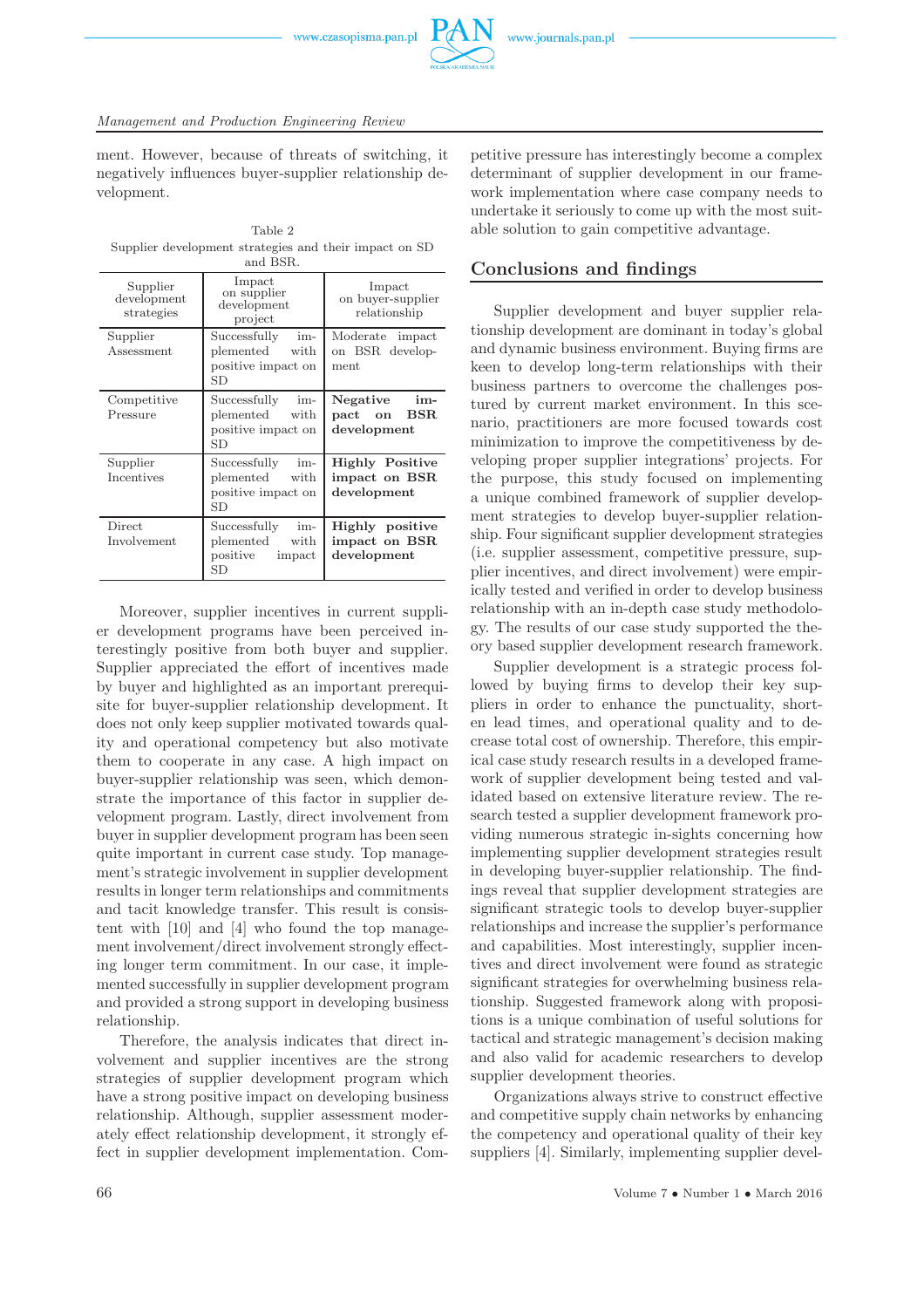

opment strategies develop operational performance of suppliers which in return supports the buyer's successful and effective supply base. Top management role of buyer and supplier in implementing supplier development strategies acts as a significant facilitator in trust building. This permits both buyer and supplier to share important information to achieve their business objectives and to develop the operational capabilities. Moreover, supplier evaluation is a significant determinant of supplier development program which allows firms to keep the supplier's operations consistent according to their required operational competency. Consequently, by implanting all the determinants of supplier development intact, buyer-supplier relationship is developed along with their operational performance. In addition, both parties' willingness and interest in supplier development program is an important facilitator which ultimately create opportunities to improve operational and relationship performance.

This study provides a unique research framework along with empirical evidence. It contributes in provision of two-folded competitive advantage: successful supplier development implementation and developed buyer-supplier relationship. Firms that successfully progress implement supplier development strategies in order to attain several benefits: cost efficiency, continuous quality progress, better customer services, improved delivery performance, and reduced product cycle time [10]. Therefore, this study provides a combined framework of strategies to cope with these crucial operational achievements. Furthermore, this study provides an in-sight of supplier development strategies and their impact on suppliers while implementing. Most interestingly, their impact on developing buyer-supplier relationship is presented.

# *Further research*

Further research should focus on considering indepth investigation of trust and communication factors along with the proposed supplier development approaches in a global business environment. The propositions developed in our study need to be investigated further whether these are generally applicable to other dynamic business environment. Moreover, this study represents a single manufacturing case in Finland only. It will be interesting to apply these propositions in several cases across the Finland and in other industrial settings. It will provide an opportunity to analyze how supplier development strategies influence buyer-supplier relationship in different industry contexts. Further studies can interestingly find out whether firms can build up strong relationships with their suppliers using these supplier development approaches, and if such improvements need further stages and factors. All in all, our study has presented that supplier development approaches include critical strategies exposing at the same time new opportunities for additional qualitative and quantitative research.

*This paper emerges from the research project FIMECC S4Fleet. The financial support of the Finnish Funding Agency for Technology and Innovation is gratefully acknowledged.*

*The project is supported by OTKA (K 115542).*

# **References**

- [1] Krause D.R., Scannell T.V., *Supplier development practices: product- and service-based industry comparisons*, The Journal of Supply Chain Management, 38, 2, 13–21, 2002.
- [2] Krause D.R., *Supplier development: current practices and outcomes*, International Journal of Purchasing and Materials Management, 33, 2, 12–19, 1997.
- [3] Sillanpää I., Shahzad K., Sillanpää E., *Supplier development and buyer–supplier relationship strategies – a literature review*, International Journal of Procurement Management, 8, 1, 227–250, 2015.
- [4] Modi S.B., Mabert V.A., *Supplier development: improving supplier performance through knowledge transfer*, Journal of Operations Management, 25, 1, 42–64, 2007.
- [5] Krause D.R., Ellram L.M., *Critical elements of supplier development: the buying-firm perspective*, European Journal of Purchasing and Supply Management, 3, 1, 21–31, 1997.
- [6] Lintukangas K., *Supplier relationship management capability in global supply management*, International Journal of Procurement Management, 4, 1, 1–19, 2011.
- [7] Sucky E., Durst S.M., *Supplier development: current status of empirical research*, International Journal of Procurement Management, 6, 1, 92–127, 2013.
- [8] Hartley J.L., Choi T.Y., *Supplier development: customers as a catalyst of process change*, Business Horizons, 39, 4, 37–44, 1996.
- [9] Krause D.R., Ellram L.M., *Success factors in supplier development*, International Journal of Physical Distribution and Logistics Management, 27, 1, 39– 52, 1997.
- [10] Li W., Humphreys P.K., Yeung A.C., Cheng T.C.E., *The impact of supplier development on buyer com-*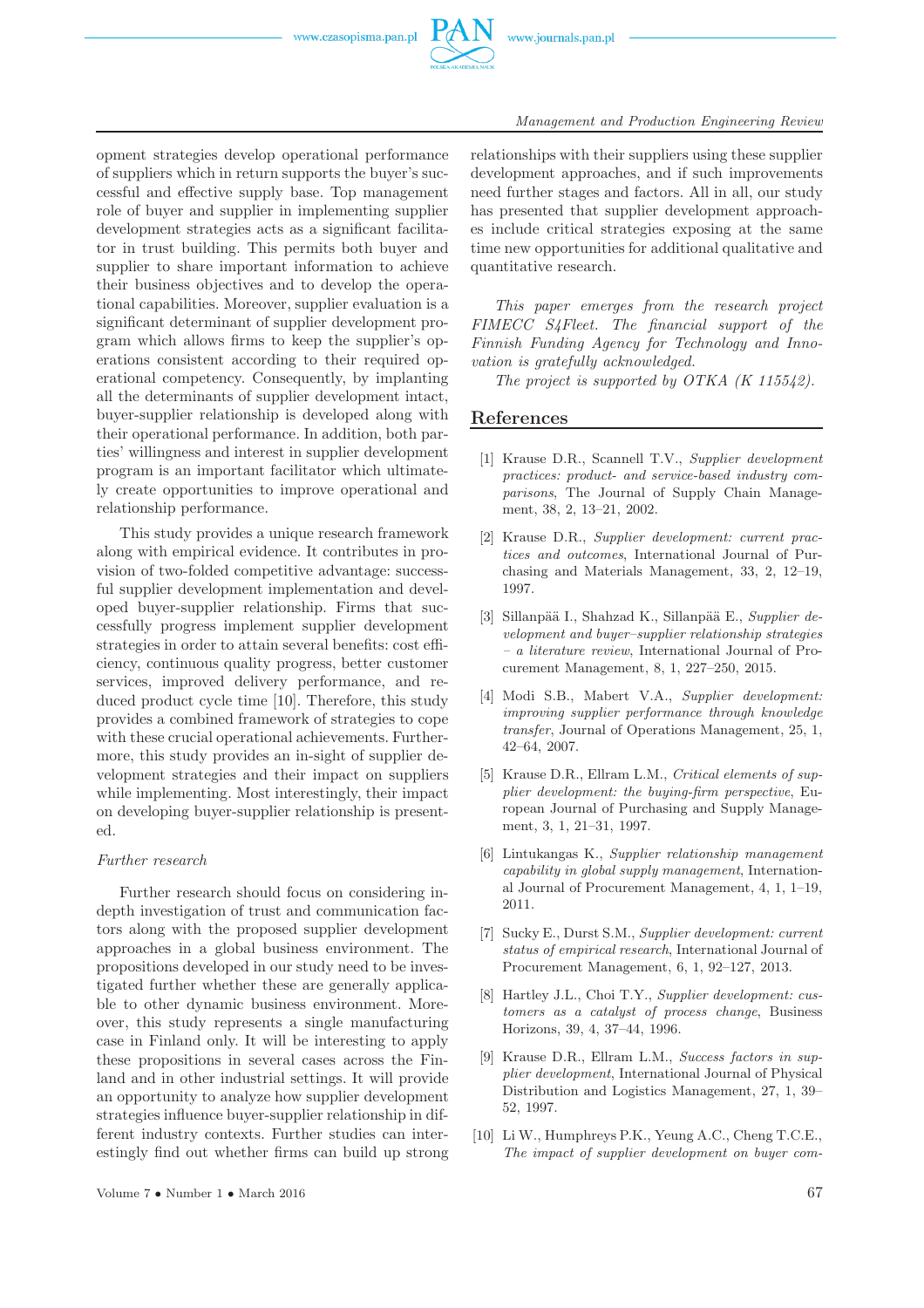

*petitive advantage: A path analytic model*, International Journal of Production Economics, 135, 1, 353–366, 2012.

- [11] Watts C.A., Hahn C.K., *Supplier development programs: an empirical analysis*, International Journal of Purchasing and Materials Management, 29, 2, 11– 17, 1993.
- [12] Lieberman M., Asaba S., *Inventory reduction and productivity growth: a comparison of Japanese and US automotive sectors*, Managerial and Decision Economics, 18, 73–85, 1997.
- [13] Loppacher J.S., Cagliano R., Spina G., *Key drivers of buyer-supplier relationships in global sourcing strategies*, International Journal of Procurement Management, 4, 2, 156–180, 2011.
- [14] Krause D.R., *The antecedents of buying firm's efforts to improve suppliers*, Journal of Operations Management, 17, 2, 205–224, 1999.
- [15] Leenders M.R., *Supplier development*, Journal of Purchasing, 2, 4, 47–62, 1966.
- [16] Pfeffer J., Salancik G.R., *The External Control of Organizations: A Resource Dependence Perspective*, Harper & Row, Stanford University Press, 1978.
- [17] Thompson J.D., *Organizations in Action: Social Science Bases of Administrative*, McGraw-Hill, New York, 1967.
- [18] Humphreys P.K., Shiu W.K., Chan F.T.S., *Collaborative buyer-supplier relationships in Hong Kong manufacturing firms*, Supply Chain Management, 6, 4, 152–162, 2001.
- [19] Krause D.R., Handfield R.B., Tyler B.B., *The relationships between supplier development, commitment, social capital accumulation and performance improvement*, Journal of Operations Management, 25, 2, 528–545, 2007.
- [20] Krause D.R., Scannell T.V., Calantone R.J., *A structural analysis of the effectiveness of buying firms' strategies to improve supplier performance*, Decision Sciences, 31, 1, 33–54, 2000.
- [21] Wagner S.M., Krause D.R., *Supplier development: communication approaches, activities and goals*, International Journal of Production Research, 47, 12, 3161–3171, 2009.
- [22] Krause D.R., Handfield R.B., Scannell, T.V., *An empirical investigation of supplier development: Reactive and strategic processes*, Journal of Operations Management, 17, 1, 39–58, 1998.
- [23] Krause D.R., Handfield R.B., *Developing a World-Class Supply Base, Center for Advanced Purchasing Studies*, Tempe, AZ, 1999.
- [24] Handfield R.B., Krause D.R., Scannell T.V., Monczka R.M., *Avoid the pitfalls in supplier development*, Sloan Management Review, 41, 2, 37–49, 2000.
- [25] Routroy S., Pradhan S.K., *Evaluating the critical success factors of supplier development: a case study*, Benchmarking: An International Journal, 20, 3, 322–341, 2013.
- [26] Hahn C.K., Watts C.A., Kim K.Y., *The supplier development program: a conceptual model*, Journal of Purchasing and Materials Management, 26, 2, 2–7, 1990.
- [27] Monczka R.M., Trent R.J., Callahan T.J., *Supply base strategies to maximize supplier performance*, International Journal of Physical Distribution and Logistics Management, 23, 4, 42–54, 1993.
- [28] Araz C., Ozkarahan I., *Supplier evaluation and management system for strategic sourcing based on a new multicriteria sorting procedure*, International Journal of Production Economics, 106, 2, 585–606, 2007.
- [29] Choy K.L., Lee W.B., Lo V., *Development of a case based intelligent customer – supplier relationship management system*, Expert Systems with Applications, 23, 3, 281–297, 2002.
- [30] Song M., Di Benedetto C.A., *Supplier's involvement and success of radical new product development in new ventures*, Journal of Operations Management, 26, 1, 1–22, 2008.
- [31] Hammami R., Temponi C., Frein Y., *A scenariobased stochastic model for supplier selection in global context with multiple buyers, currency fluctuation uncertainties, and price discounts*, European Journal of Operational Research, 233, 1, 159–170, 2014.
- [32] Ho W., Xu X., Dey P.K., *Multi-criteria decision making approaches for supplier evaluation and selection: A literature review*, European Journal of Operational Research, 202, 1, 16–24, 2010.
- [33] Fawcett S.E., Magnan G.M., McCarter M.W., *Benefits, barriers, and bridges to effective supply chain management*, Supply Chain Management: An International Journal, 13, 1, 35–48, 2008.
- [34] Handfield R.B., Nichols E.L., *Supply chain redesign: Transforming supply chains into integrated value systems*, FT Press, 2002.
- [35] Wynstra F., Ten Pierick E., *Managing supplier involvement in new product development: A portfolio approach*, European Journal of Purchasing & Supply Management, 6, 1, 49–57, 2000.
- [36] Imeri S., *Key Performance Criteria for Vendor Selection – A Literature Review*, Management Research and Practice, 5, 2, 63–75, 2013.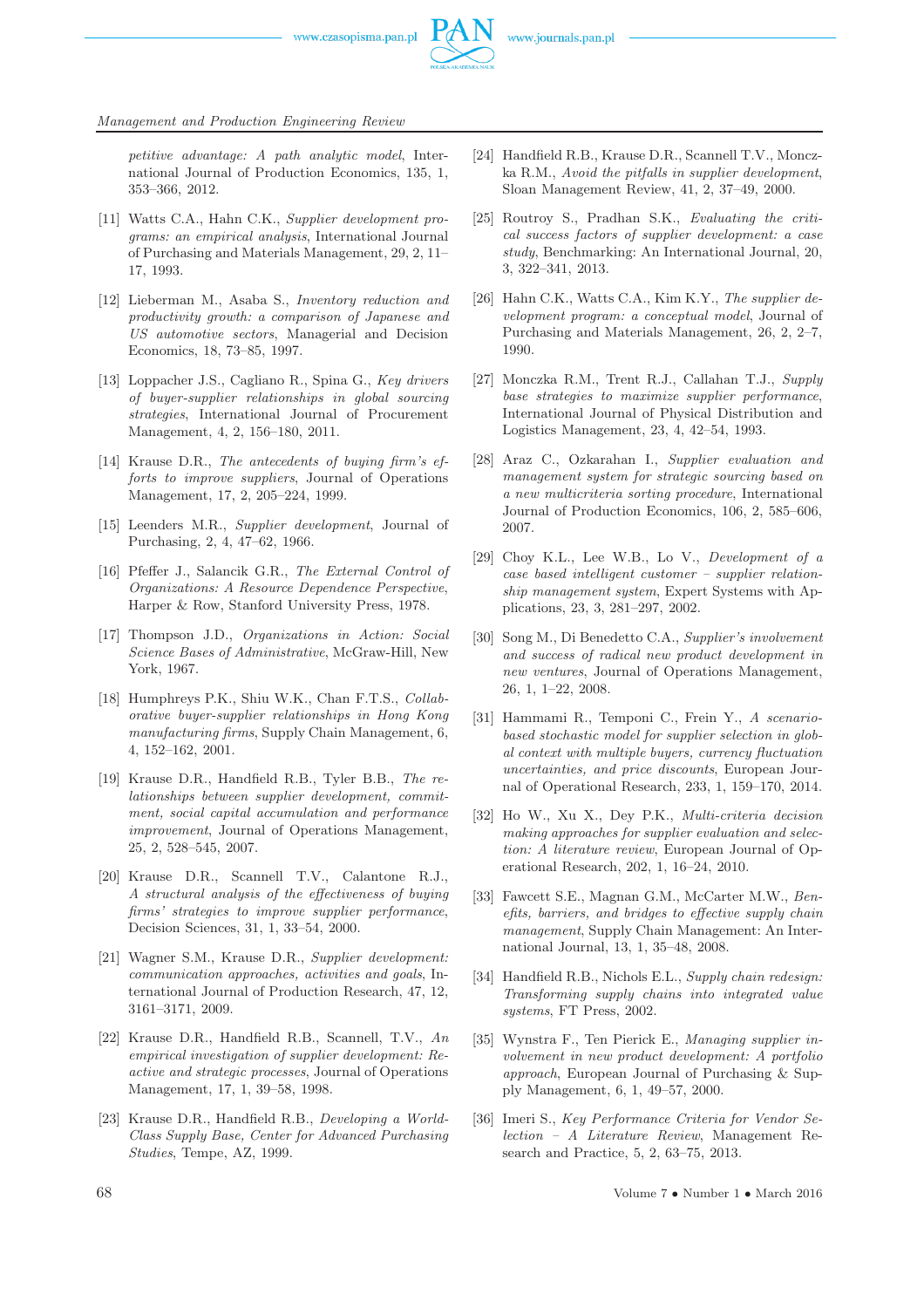

- [37] Carr A.S., Pearson J.N., *Strategically managed buyer-supplier relationships and performance outcomes*, Journal of Operations Management, 17, 5, 497–519, 1999.
- [38] Harland C.M., *Supply chain management: relationships chains and networks*, British Journal of Management 7, 1, 63–80, 1996.
- [39] Giunipero L.C., *Motivating and monitoring JIT supplier performance*, Journal of Purchasing and Materials Management, 26, 3, 19–24, 1990.
- [40] Dyer J.F., Ouchi W.G., *Japanese style partnership: giving companies a competitive advantage*, Sloan Management Review, 35 1, 51–63, 1993.
- [41] Tezuka H., *Success as the source of failure? Competition and cooperation in the Japanese economy*, Sloan Management Review, 38, 2, 83–93, 1997.
- [42] Spekman R.E., *Strategic supplier selection: Understanding long-term buyer relationships*, Business Horizons, 31, 4, 75–81, 1988.
- [43] Richardson J., Roumasset J., *Sole sourcing, competitive sourcing, parallel sourcing: mechanisms for supplier performance*, Managerial and Decision Economic, 16, 1, 71–84, 1995.
- [44] Ghijsen P.W.T., Semeijn J., Ernstson S., *Supplier satisfaction and commitment: the role of influence strategies and supplier development*, Journal of Purchasing and Supply Management, 16, 1, 17–26, 2010.
- [45] Dyer J.H., *Specialized supplier networks as a source of competitive advantage: evidence from the auto industry*, Strategic Management Journal, 17, 4, 271– 291, 1996.
- [46] Williamson O.E., *The economics of organization: the transaction cost approach*, American Journal of Sociology, 87, 3, 548–577, 1981.
- [47] Williamson O.E., *The Economic Institutions of Capitalism: Firms, Markets, Relational Contracting*, Free Press, 866 Third Avenue, New York, NY, 10022, 1985.
- [48] Humphreys P.K., Li W.L., Chan L.Y., *The impact of supplier development on buyer-supplier performance*, Omega, 32, 2, 131–143, 2004.
- [49] Sánchez-Rodríguez C., Martínez-Lorente Á.R., *Quality management practices in the purchasing function: an empirical study*, International Journal of Operations and Production Management, 24, 7, 666–687, 2004.
- [50] Joshi A.W., Stump R.L., *The contingent effect of specific asset investments on joint action in manufacturer-supplier relationships: an empirical test of the moderating role of reciprocal asset invest-*

*ments, uncertainty, and trust*, Journal of the Academy of Marketing Science, 27, 3, 291–305, 1999.

- [51] Newman R.G., Rhee K.A., *A case study of NUMMI and its suppliers*, International Journal of Purchasing and Materials Management, 26, 4, 15–20, 1990.
- [52] Stuart F.I., McCutcheon D., *Problem sources in establishing strategic supplier alliances*, International Journal of Purchasing and Materials Management, 31, 1, 3–9, 1995.
- [53] Heide J.B., John G., *Alliances in industrial purchasing: the determinants of joint action in buyersupplier relationships*, Journal of Marketing Research (JMR), 27, 1, 24–36, 1990.
- [54] Wagner S.M., *Supplier development practices: an exploratory study*, European Journal of Marketing, 40, 5–6, 554–571, 2006.
- [55] Hunter L., Beaumont P., Sinclair D., *A 'partnership' route to human resource management?*, Journal of Management Studies, 33, 2, 235–257, 1996.
- [56] Dyer J.H., Nobeoka K., *Creating and managing high performance knowledge sharing networks: the Toyota case*, Strategic Management Journal, 21, 3, 345– 368, 2000.
- [57] Terpend R., Tyler, B.B., Krause, D.R., Handfield, R.B., *Buyer-supplier relationships: derived value over two decades*, Journal of Supply Chain Management, 44, 2, 28–55, 2008.
- [58] Ellram L.M., Liu B., *The financial impact of supply management*, Supply Chain Management Review, 6, 6, 30–37, 2002.
- [59] Frohlich M.T., Westbrook R., *Demand chain management in manufacturing and services: web-based integration, drivers and performance*, Journal of Operations Management, 20, 6, 729–745, 2002.
- [60] Narasimhan R., Kim S.W., *Effect of supply chain integration on the relationship between diversification and performance: evidence from Japanese and Korean firms*, Journal of Operations Management, 20, 3, 303–323, 2002.
- [61] Rosenzweig E.D., Roth A.V., Dean Jr. J.W., *The influence of an integration strategy on competitive capabilities and business performance: an exploratory study of consumer products manufacturers*, Journal of Operations Management, 21, 4, 437–456, 2003.
- [62] Droge C., Jayaram J., Vickery S.K., *The effects of internal versus external integration practices on time-based performance and overall firm performance*, Journal of Operations Management, 22, 6, 557–573, 2004.
- [63] Petersen K.J., Ragatz G.L., Monczka R.M., *An examination of collaborative planning effectiveness*

Volume  $7 \cdot \text{Number 1} \cdot \text{March 2016}$  69